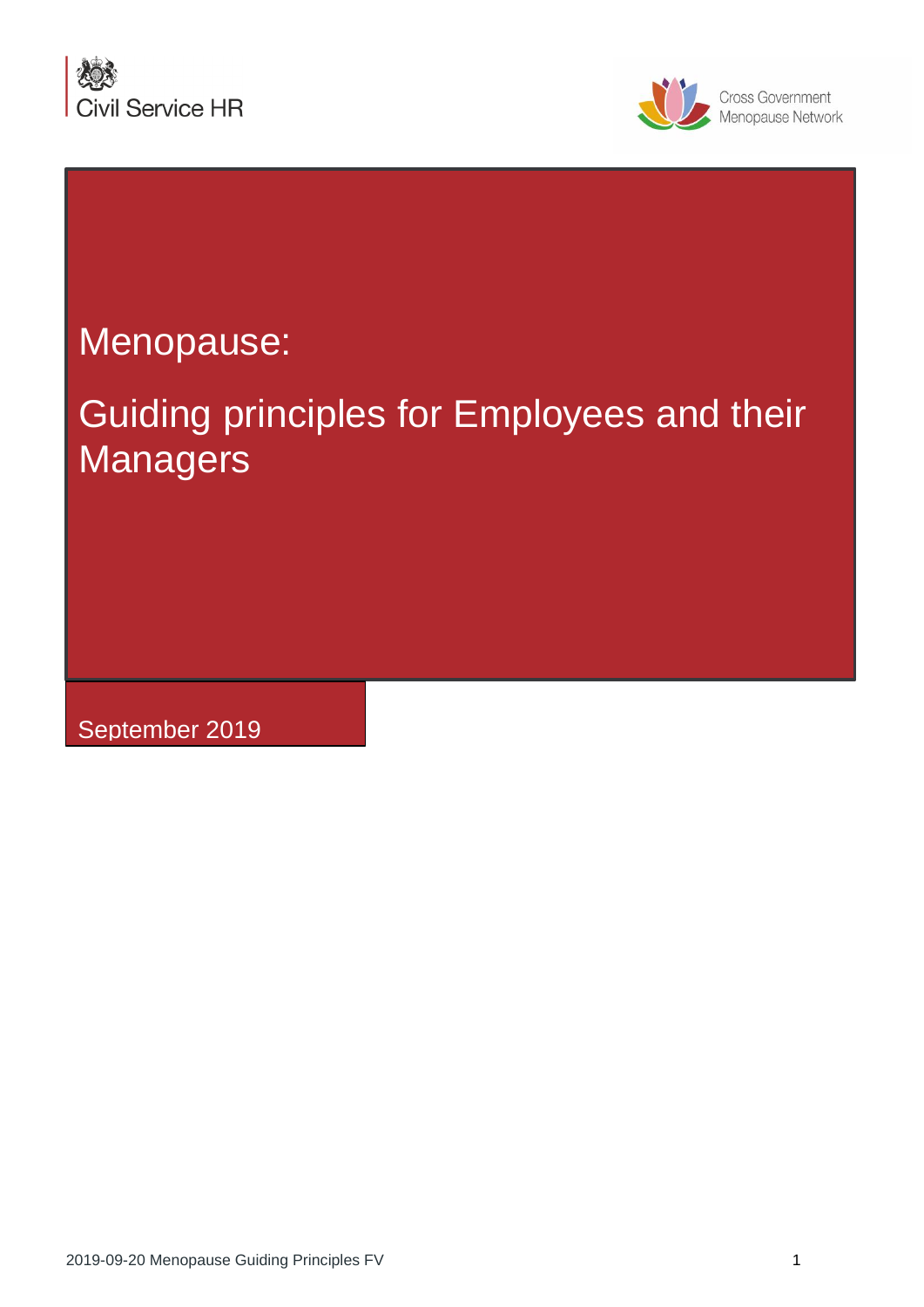



## Foreword



#### **Antonia Romeo, Permanent Secretary Department for International Trade, and Civil Service Gender Champion.**

As the Gender Diversity Champion for the Civil Service, one of my top priorities is to build a more inclusive culture and improve the lived experience for women.

Menopause is not a new issue, but it is one that has always silently affected women in the workplace. Despite much progress on gender equality in recent years, a stigma has remained around the topic of menopause. Individuals can be reluctant to talk about it - let alone with their managers in the workplace. Starting the conversation, and adopting a more supportive approach, will bring about positive change for individuals, and for the Civil Service as a whole. This is important because workplaces can often lack the empathy and support needed, as well as the practical support for both colleagues and managers to help make a difference.

The Cross-Government Menopause Network is an excellent example of civil servants' commitment to inclusion in the workplace. The guiding principles set out in the document aim to raise awareness on menopause as a workplace issue and provide practical advice that can be translated into practice by individuals and line managers.

I am pleased that we can begin the conversation about menopause and start to break down the taboo around this topic, ensuring that we make the Civil Service the most inclusive place to work, for all of our colleagues.

I hope you find this a useful guide. I'd like to hear your feedback – please send to [GovMenopauseNetwork@cabinetoffice.gov.uk](mailto:GovMenopauseNetwork@cabinetoffice.gov.uk)



#### **Marina Bolton**

#### **Civil Service HR Director, Organisation Development, Design and Learning, Menopause Senior Champion**

The menopause is a normal life event for a woman. It's not an illness or a medical condition and it's certainly not the doom-laden metamorphic 'CHANGE' that it was thought to be in my grandmother's day! But despite great work being done to progress the cause of health and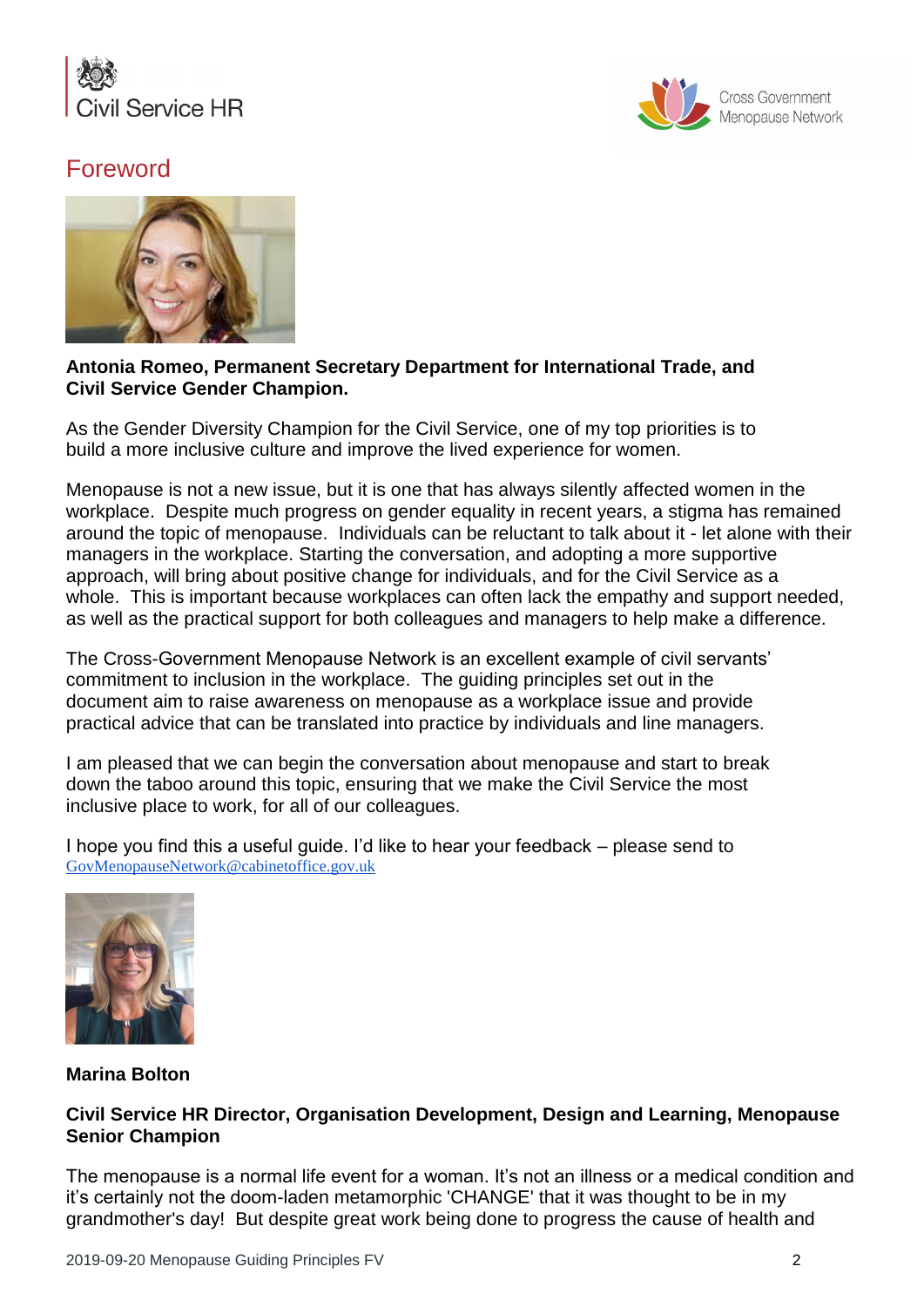



wellbeing and diversity and inclusion in the workplace, the 'M word' remains a word that is mostly unspoken or in some cases seen as taboo. As a result, many women experiencing the peri-menopause and the menopause are doing so in silence. In reality this means some women living anything from between 2 - 5 years (and beyond for some) of their lives experiencing symptoms that can be physically, mentally and emotionally difficult and they live through it alone, not wanting to cause social discomfort or awkwardness by speaking up about what they are experiencing and how they might be feeling.

My own experiences are why I believe the work of the Cross-Government Menopause Network is so important. The principles and toolkit they have produced for use by women, line managers and colleagues help to bring an otherwise un-discussable subject out into the open so no one need feel alone or suffer in silence. Whilst the Cross-Government Menopause products are primarily aimed at information, advice and guidance relating to women experiencing the menopause, the toolkits are also relevant for anyone who might be undergoing any form of hormone treatment, as often the symptoms can be very similar.



#### **Jane Harbottle Chief Executive of the Legal Aid Agency (LAA), Senior Menopause Champion**

I am privileged to sponsor the Cross-Government Menopause Network. The impact of the menopause can be far reaching and can affect every aspect of a woman's life, including their work. It is important that line managers understand how to provide support for their staff. Supporting those affected by the menopause, maintaining their wellbeing and being a source of support is vital to ensure that everyone can achieve their full potential.

I am delighted that there is now a source of support for colleagues and line managers via the new menopause principles and toolkit. I would encourage all managers to use this resource and sign up to the network for further information, ideas and support. The products are an important step towards making conversations about the menopause easier between line managers, colleagues and peers, and providing much needed support.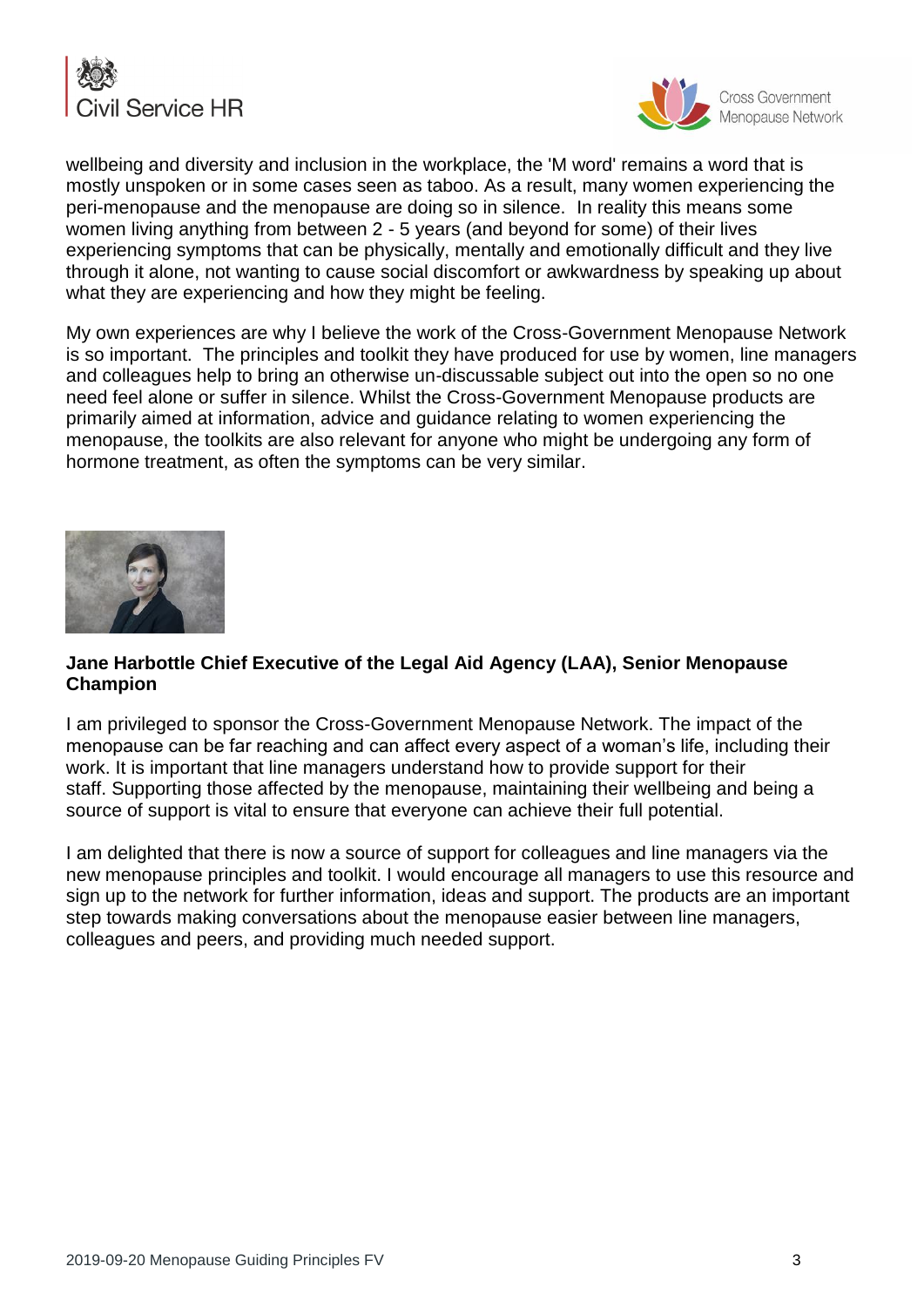

# **Contents**



| <b>Foreword</b>                  | $\overline{2}$ |
|----------------------------------|----------------|
| <b>Statement</b>                 | 5              |
| Aims and Objectives              | 5              |
| Introduction                     | 6              |
| What is the menopause?           | 7              |
| What are the symptoms?           | 7              |
| How can managers help?           | 8              |
| Managing confidentiality         | 8              |
| The Working environment          | 9              |
| Workplace adjustments            | 10             |
| Managing absence and performance | 10             |
| Health and safety at work        | 11             |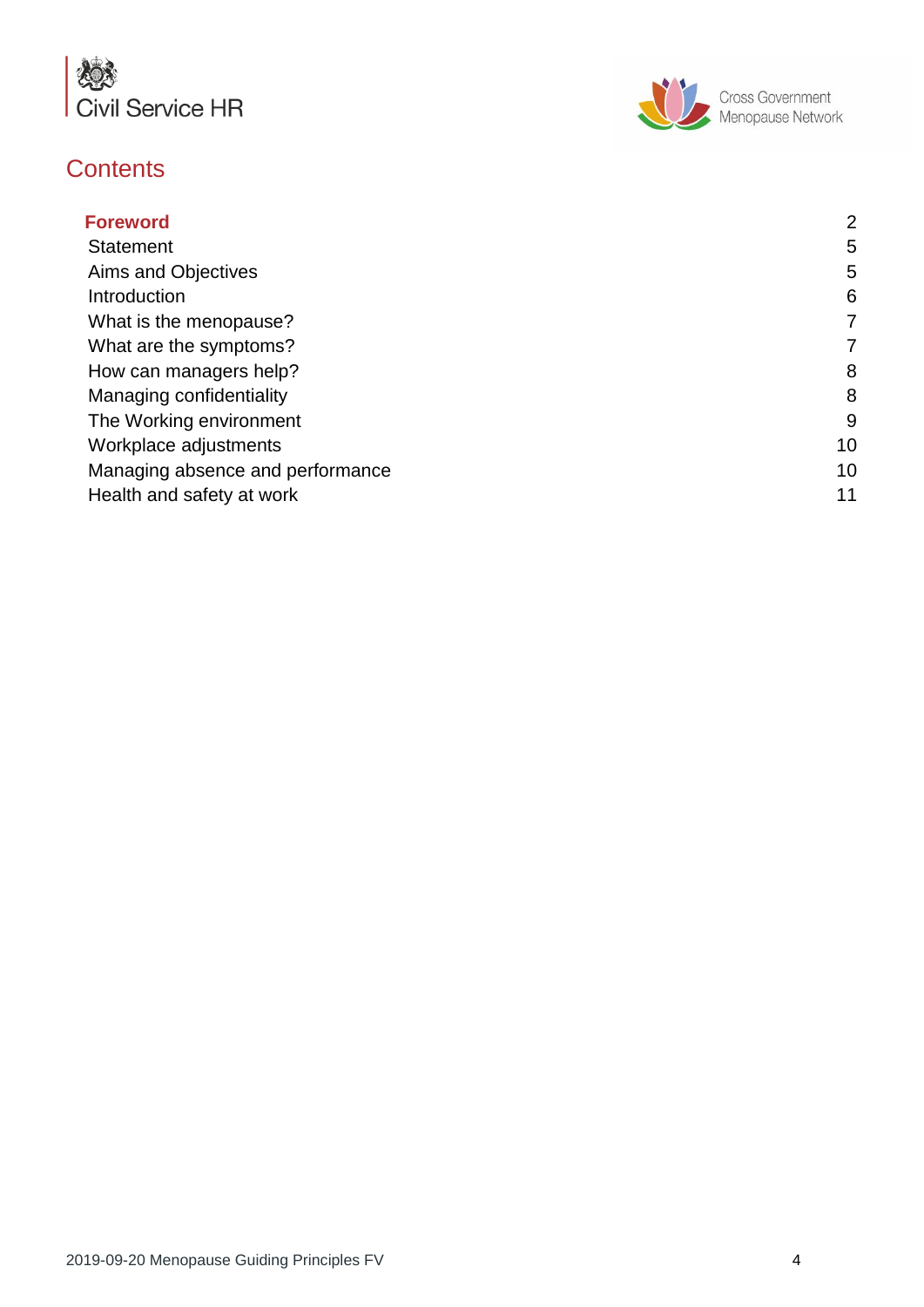



#### **Statement**

The Cross-Government Menopause Network (Including NHS England/Improvement) is committed to ensuring that all individuals are treated fairly and with dignity and respect in their working environment. It is also committed to ensuring the health, safety and wellbeing of the workforce. We promote a positive attitude to the menopause and will work proactively to make adjustments where necessary to support women experiencing the menopause and to ensure the workplace does not make their symptoms worse.

## <span id="page-4-0"></span>Aims and Objectives

The Civil Service, NHS England/Improvement aim to be the UK's most inclusive employers and be representative of the public we serve. A brilliant organisation is also one where we work in an environment that supports our wellbeing. An inclusive workplace is one that provides everyone with a sense of belonging, allows everyone to be their authentic selves, and ensures they have a voice in their teams and the organisation.

The aim of this Cross-Government Menopause Network guidance is:

- To make managers aware of the responsibility to understand the menopause and the related issues that can affect staff.
- To raise wider awareness and understanding among employees across all our organisations; and
- To provide clarity and direction on how our respective organisations should deal with menopause related issues, either for individuals experiencing the menopause or those who are affected indirectly for example partners, colleagues or line managers.

The menopause largely impacts women in their 40s to 60s; however, we also know that it can occur at an earlier age. Other groups affected by the menopause include those who have functioning ovaries, such as some transgender, some non-binary people and some intersex people. Menopause can also have an impact on partners and families of those experiencing it.

The focus on the support in these guiding principles is predominantly directed at women, however it also applies to anyone affected by the menopause in the workplace either directly or indirectly.

There is a Toolkit to support this guidance for managers and employees.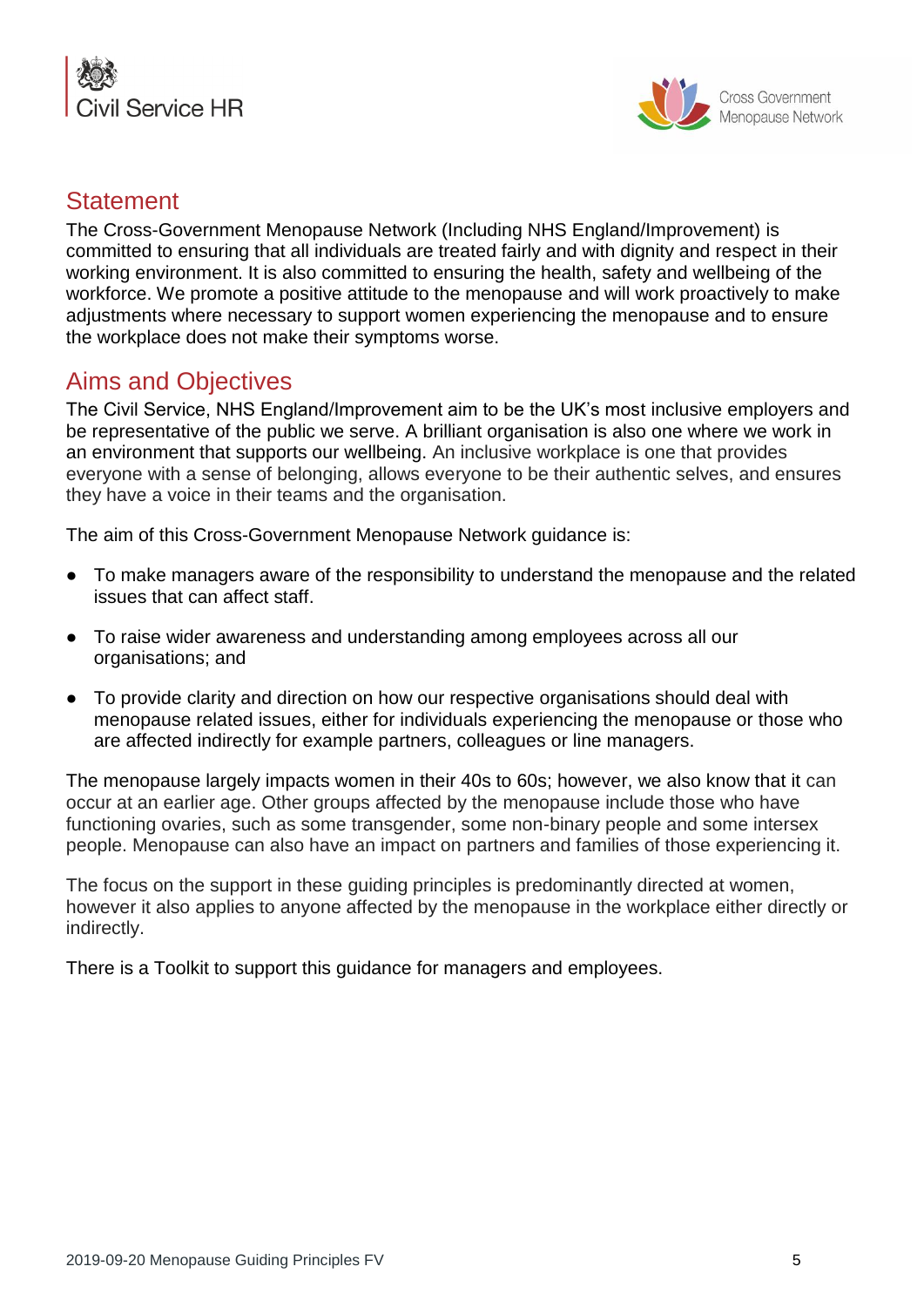



#### <span id="page-5-0"></span>Introduction

The Civil Service and NHS England/Improvement have a commitment to be the most inclusive employers in the UK, and we have made real progress in gender diversity, most notably on the representation of women in senior grades and roles. However, there is a growing commitment for us to do better with policies to support and understand the lived experience of women. Whilst pregnancy, motherhood and family friendly policies are becoming woven into the language and culture of our working environment, there is little mentioned about menopause. It is important for line managers to recognise the particular needs of women at this life stage.

The menopause is not an issue widely discussed in workplaces as there are often connotations of this being a taboo subject for women, with associations of discomfort and stigma. The time has come for change and we should normalise menopause as a workplace conversation and encourage discussion about the broad range of symptoms; in addition to educating managers and colleagues on what menopause means in practice. We know that some women can feel that they must hide their symptoms and feelings as they may worry about their colleagues' perception of their competence at work, and they are therefore less likely to ask for the workplace adjustments that may help them.

Women make up 53.9% of Civil Service employees<sup>1</sup> and 77% of employees in the NHS<sup>2</sup>. They also outnumber men in both the 40 to 49 and 50 to 59 age groups. It is therefore highly likely that all employees will either work with or know someone going through the menopause during their working life.

The menopause marks the time when a woman's hormone levels drop, resulting in menstruation stopping. Because the physical changes in the body are hormonally based, menopausal symptoms can also be experienced by non-binary, intersex or transgender people.

Disability, age, race, religion, sexual orientation or marital/civil partnership status may also have a bearing on how menopause is experienced and managed. So, although it may be a natural life change, it can affect every woman differently, and understanding the psychological aspect can be central to understanding greater wellbeing of women in the workplace.

Not all women will experience difficulties in the workplace because of their menopause, but for those that do, conversations should be managed with discretion and consideration, with a view to understanding the broader circumstances and identifying where adjustments can be made. In some cases, this process will be better supported by an occupational health assessment.

The intention of this document is to raise awareness of the menopause, the symptoms employees may experience and ensure consistent support is made available to them across the Civil Service.

l

<sup>&</sup>lt;sup>1</sup> Civil Service Statistics, ONS -

https://www.ons.gov.uk/employmentandlabourmarket/peopleinwork/publicsectorpersonnel/bullet ins/civilservicestatistics/2018

<sup>2</sup> https://pharmafield.co.uk/healthcare/the-role-of-women-in-the-nhs-in-england/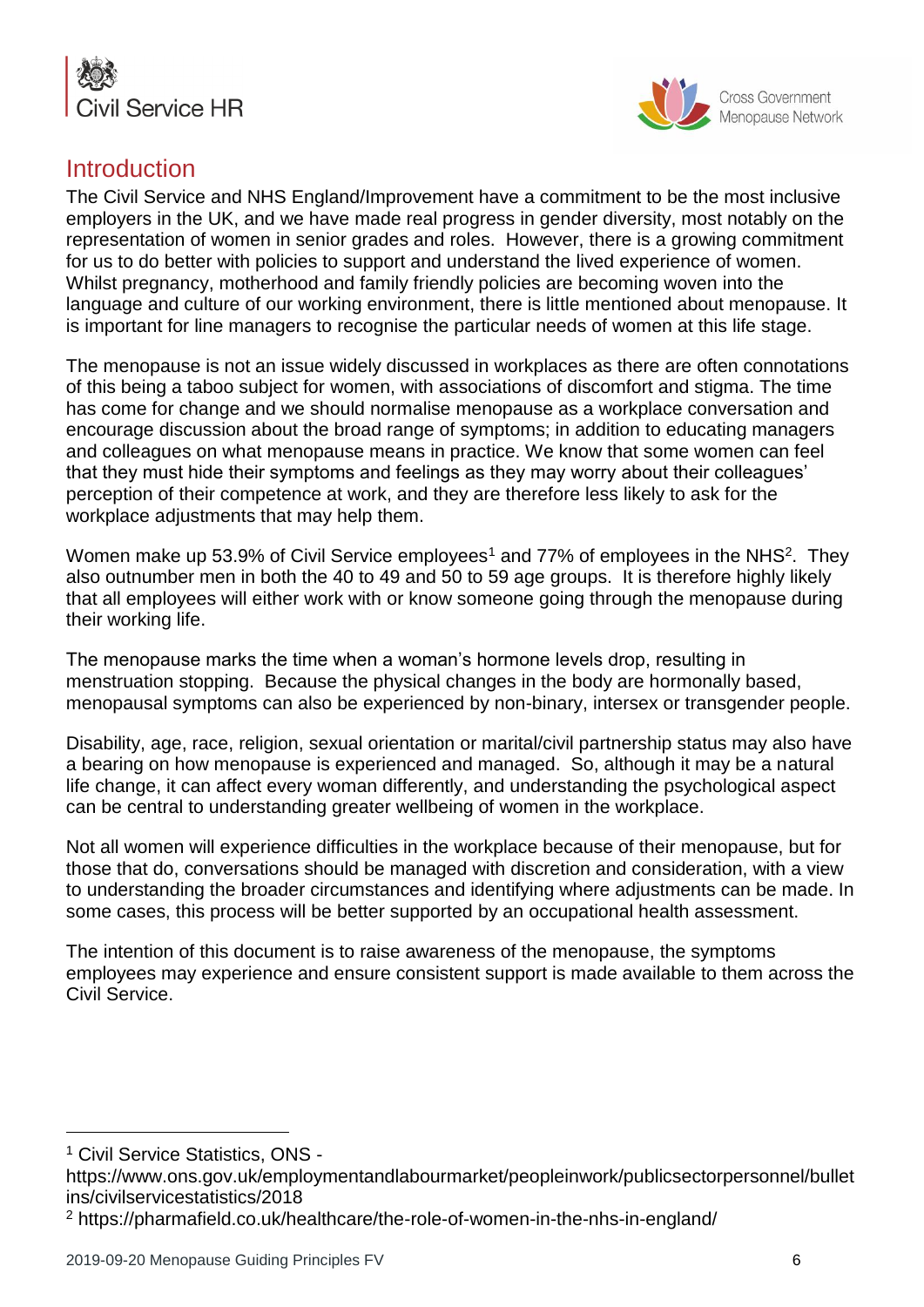



## <span id="page-6-0"></span>What is the menopause?

The menopause is a natural phase of life when women stop having periods and experience hormonal changes such as a decrease in oestrogen levels. It usually occurs between the ages of 45 and 55 and typically lasts between four and eight years, although it can last longer. Every experience will be different, and menopausal symptoms can begin before the age of 40 years. Perimenopause, or menopause transition, begin before the menopause.

- Menopause: A biological stage in a woman's life when you have not had a period for 12 consecutive months.
- Perimenopause: The time leading up to the end of your periods when changes start to happen.
- Premature menopause: Can happen naturally, or because of illness or surgery.
- Andropause The Male Menopause. (N*ote the Andropause is not covered in this guidance)*

Although for many women this is a natural life change, for some women the menopause may be medically induced. Surgery such as a hysterectomy and/or chemotherapy can affect women at younger age groups, creating severe symptoms.

## <span id="page-6-1"></span>What are the symptoms?

A GP can usually confirm whether a person is menopausal based on the symptoms, and a blood test to measure hormone levels may be carried out.

The physical and psychological symptoms of menopause may be interrelated and can create a 'domino' effect whereby one symptom can cause or exacerbate another e.g. hot flushes at night-time can disrupt sleep, leading to tiredness, irritability and loss of focus during the working day.

While symptoms vary greatly, they commonly include:

- fatigue
- insomnia;
- hot flushes and/or night sweats;
- clumsiness;
- irritability;
- reduced concentration;
- loss of confidence;
- mood swings:
- palpitations;
- anxiety and worry;
- dizziness;
- memory loss, problems with recall and/or brain fog;
- depression;
- headaches;
- recurrent urinary tract infections; and
- joint stiffness, aches and pains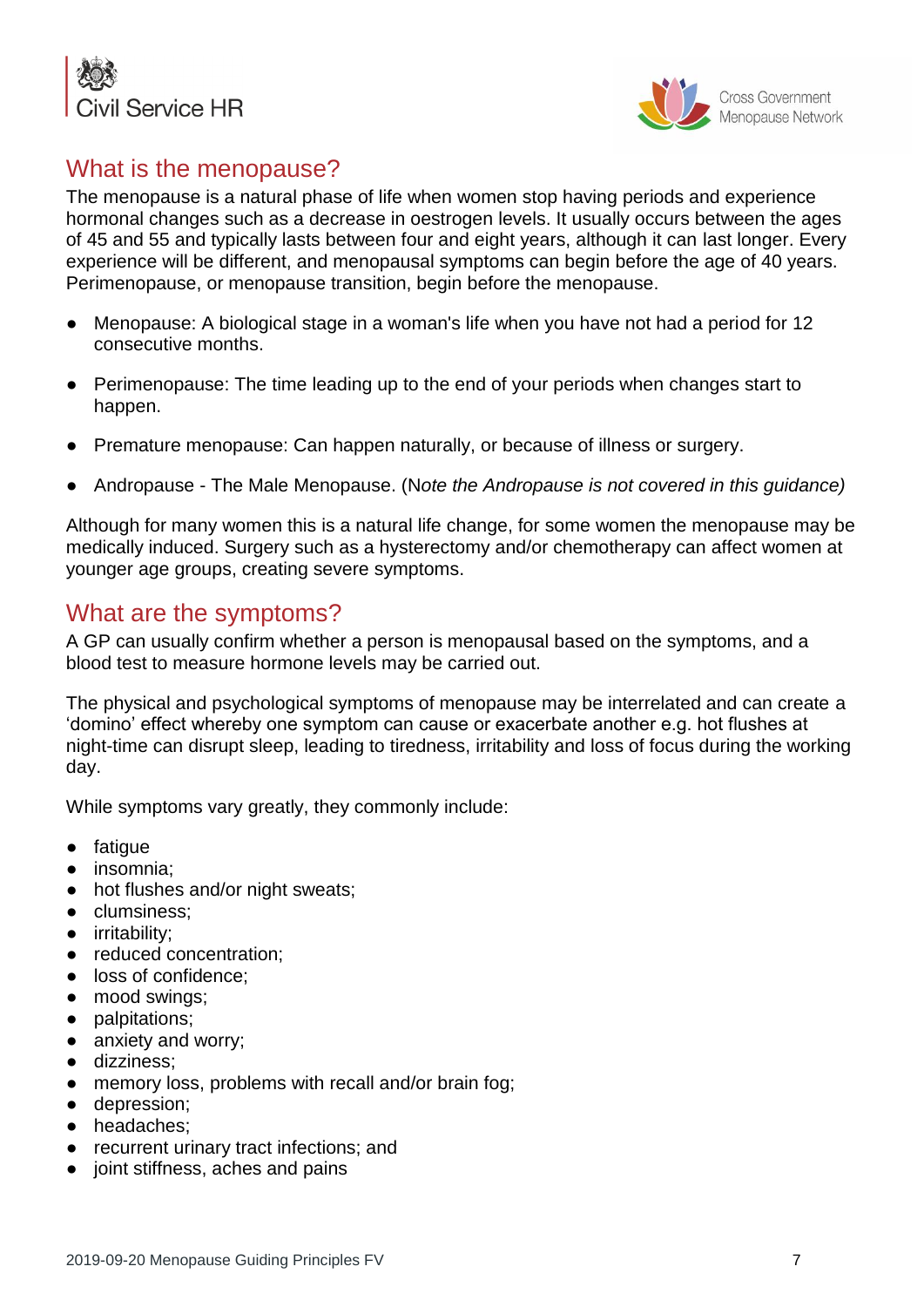



On average, the symptoms can continue for up to four years after their last period, but around 10 per cent of individuals continue to experience symptoms for up to 12 years.

The physical and psychological symptoms of menopause may be interrelated and can create a 'domino' effect whereby one symptom can cause or exacerbate another for example, hot flushes at night can disrupt sleep, leading to tiredness, irritability and loss of focus during the working day.

Each of these symptoms can affect an employee's comfort and performance at work. Organisations have a duty to provide a safe working environment for all employees and therefore commits to ensuring that adjustments and additional support are available where appropriate to those experiencing menopausal symptoms.

#### <span id="page-7-0"></span>How can managers help?

Organisations can help by creating an inclusive, understanding working environment and increase awareness of the potential effect of menopause symptoms on employees.

Menopausal symptoms can leave colleagues feeling less confident and at odds with their desired professional image. Some may feel that their performance is negatively affected and will work extremely hard to overcome their perceived shortcomings. As a result, some employees may not feel able to talk about such problems with their manager.

- Employees are encouraged to inform their line manager that they are experiencing menopausal symptoms at an early stage to ensure that symptoms are treated as an ongoing health issue rather than as individual instances of ill health. Early notification can help line managers to determine the most appropriate course of action to support an employee's individual needs. However, it is not always apparent to the individual that their symptoms are menopause related, so an open, two-way conversation is encouraged to prevent any embarrassment.
- If an employee is unable to talk to their own line manager, they should request a discussion with an alternative manager, a trusted colleague or a trade union representative. Either the line manager or alternative manager/colleague/trade union representative will act as an advocate to agree and facilitate appropriate adjustments required. Where it is possible, a 'Menopause Ambassador' in the role of advocate may be able to join the discussion to offer support to the employee.
- A variety of initiatives in different departments such as wellbeing programmes and menopause guidance are also on offer. Further details of these are set out on the intranet of each department/agency.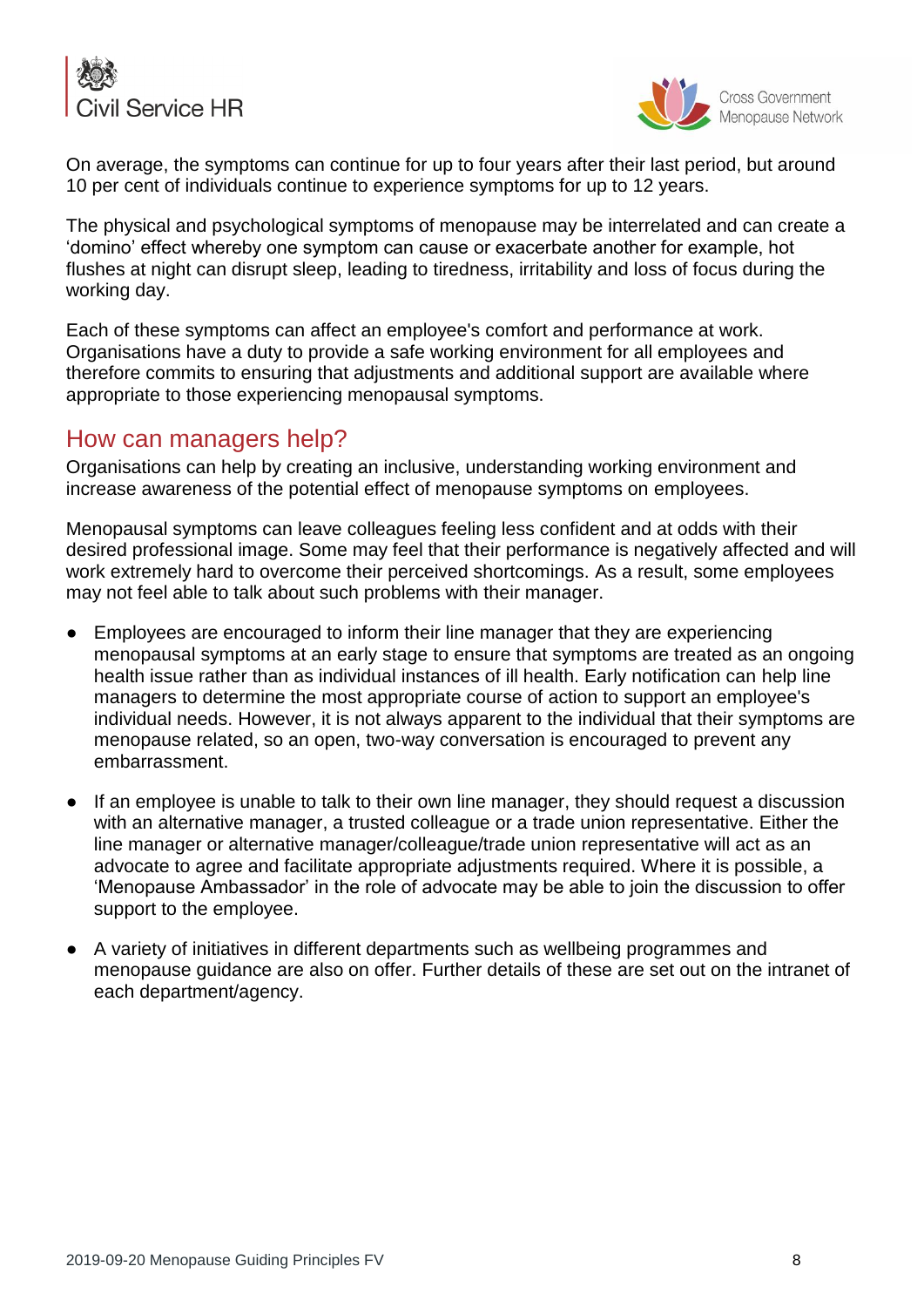



# <span id="page-8-0"></span>Managing confidentiality

Managers should remember that the effects of the menopause may result in the need to treat a colleague differently from other staff for a period. It is good practice to discuss with the employee how they wish any questions from their peers/colleagues to be managed. Confidentiality must be respected unless the employee indicates that they do not mind their team being informed in a tactful and respectful way.

## The working environment

The working environment may inadvertently exacerbate menopausal symptoms and increase discomfort at work. It is also important to consider the culture which includes the values and behaviours of the workplace as well as the physical space. Working in a team which demonstrates respect and consideration can mitigate the potential for negative experiences during the menopause such as physical or emotional issues.

The main types of workplace related issues are due to:

- High workplace temperatures, humidity
- Poor ventilation
- Perceived overcrowding and noise; no access to a quiet or restful space
- Problems with accessing rest or toilet facilities
- Lack of access to drinking water
- Dryness and lack of natural light

It is important for organisations to consider the working environment and to explore what simple, practical steps could be taken to ensure the workplace is comfortable and promotes an inclusive and supportive culture.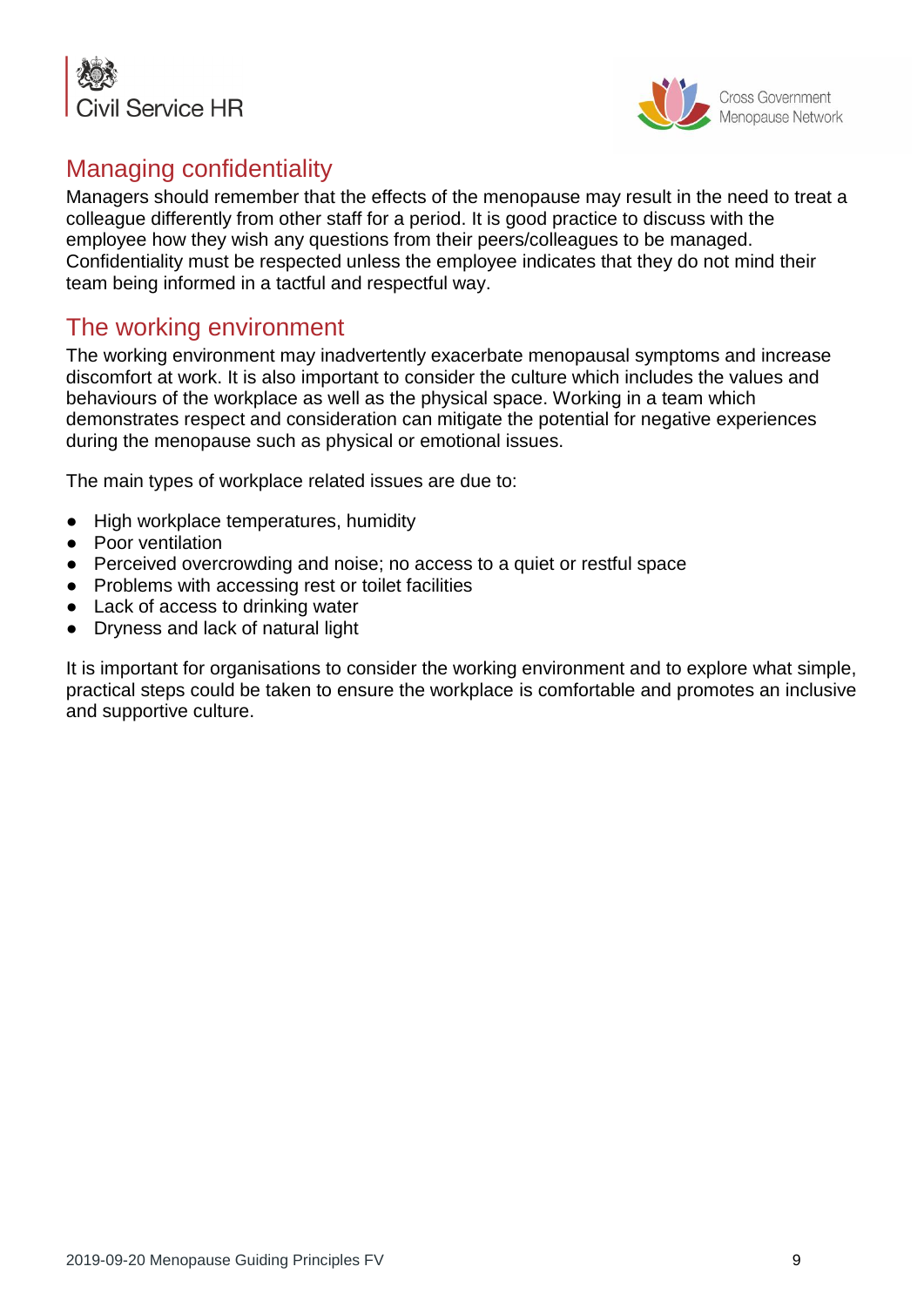



## <span id="page-9-0"></span>Workplace adjustments

The **checklist** in the manager's section of the menopause toolkit can be used to facilitate a discussion between a staff member, line manager or someone who they feel comfortable speaking to. The checklist may be helpful in identifying any workplace adjustments that may be useful in supporting menopausal symptoms at work. Any adjustments can then be added into a Workplace Adjustment Passport.

It is best practice for employees and line managers to review adjustments on a regular basis as needs may change.

#### **Here are some general ideas on possible adjustments to consider:**

- Change working hours, or consider remote home.
- Reduce travel and consider dialling into meetings.
- Allow for frequent toilet breaks, especially during long meetings.
- The need to take a break, get up and walk about where stiffness and joint pain is an issue.
- Recognise the potential problem of increased absence in the application of the sickness
- Flexible working allows an individual the opportunity to manage their symptoms by altering their working pattern absence policy.

The purpose of such adjustments is to provide a supportive work environment by removing barriers, wherever possible, that get in the way of an individual doing their job to the best of their ability.

# <span id="page-9-1"></span>Managing absence and performance

Menopause in itself is not an illness but there may be times when the symptoms of menopause transition are severe enough to cause the employee to take sickness absence, or for it to affect performance. Because this issue is intensely personal, a manager may not be aware that any impacts are menopause related. A manager should make all reasonable efforts to ensure an employee is able to share information confidentially to help manage their symptoms whilst at work.

- If the impact of the menopause is resulting in the employee being absent from work, or it is affecting their performance, line managers and employees should consider if an occupational health assessment would be appropriate, to ensure the best support can be put in place for the employee..
- A workplace adjustment passport may be necessary, after which they can decide how best to support their member of staff.
- When managing an employee with a disability or prolonged sickness (such as someone suffering symptoms related to the menopause) line managers must always follow the departmental supporting attendance process.
- Managers should exercise discretion on sickness absence relating to menopause to avoid trigger point warnings, for example when someone suffers severe menopausal symptoms they should always seek OH advice and/or speak to a HR caseworker for further advice.